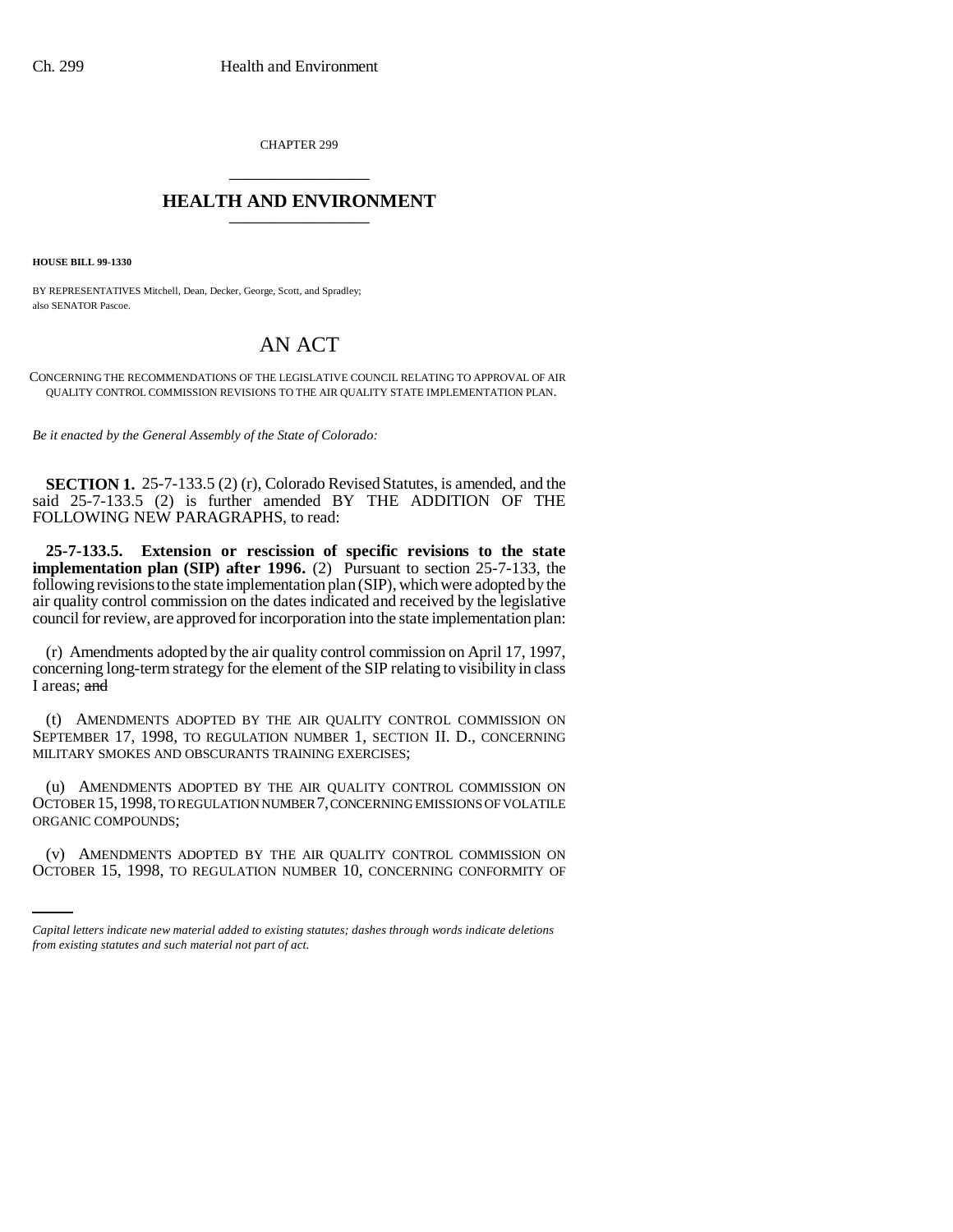FEDERALLY FUNDED OR APPROVED TRANSPORTATION PLANS WITH AIR QUALITY IMPLEMENTATION PLANS;

(w) AMENDMENTS ADOPTED BY THE AIR QUALITY CONTROL COMMISSION ON NOVEMBER 19, 1998, TO REGULATION NUMBER 11, PART F (III), CONCERNING THE MOTOR VEHICLE EMISSIONS INSPECTION PROGRAM FOR THE DENVER-BOULDER AREA;

(x) AMENDMENTS ADOPTED BY THE AIR QUALITY CONTROL COMMISSION ON JANUARY 16, 1998, TO REGULATION NUMBER 12, CONCERNING REDUCTION OF DIESEL VEHICLE EMISSIONS;

(y) AMENDMENTS ADOPTED BY THE AIR QUALITY CONTROL COMMISSION ON NOVEMBER 30, 1998, TO REGULATION NUMBER 17, CONCERNING THE CLEAN FUEL FLEET PROGRAM;

(z) AMENDMENTS ADOPTED BY THE AIR QUALITY CONTROL COMMISSION ON JANUARY 16, 1998, TO SECTION 1.11.0 OF THE PROCEDURAL RULES OF THE AIR POLLUTION CONTROL DIVISION; AND

(aa) AMENDMENTS ADOPTED BY THE AIR QUALITY CONTROL COMMISSION ON SEPTEMBER 17, 1998, CONCERNING AMBIENT AIR QUALITY STANDARDS FOR SUSPENDED PARTICULATE MATTER.

**SECTION 2. Repeal.** 25-7-133.5 (2) (j), Colorado Revised Statutes, is repealed as follows:

**25-7-133.5. Extension or rescission of specific revisions to the state implementation plan (SIP) after 1996.** (2) Pursuant to section 25-7-133, the following revisions to the state implementation plan (SIP), which were adopted by the air quality control commission on the dates indicated and received by the legislative council for review, are approved for incorporation into the state implementation plan:

(j) Amendments adopted by the air quality control commission on October 18, 1996, to regulation number 17, concerning the clean fuels fleet program;

**SECTION 3. Repeal.** 25-7-133.5 (2) (y), Colorado Revised Statutes, as enacted by House Bill 99-1330, is repealed as follows:

**25-7-133.5. Extension or rescission of specific revisions to the state implementation plan (SIP) after 1996.** (2) Pursuant to section 25-7-133, the following revisions to the state implementation plan (SIP), which were adopted by the air quality control commission on the dates indicated and received by the legislative council for review, are approved for incorporation into the state implementation plan:

(y) Amendments adopted by the air quality control commission on November  $30$ , 1998, to regulation number 17, concerning the clean fuel fleet program;

**SECTION 4. Effective date.** (1) This act shall take effect July 1, 1999.

(2) Sections 2 and 3 of this act shall only take effect if Senate Bill 99-117 becomes law.